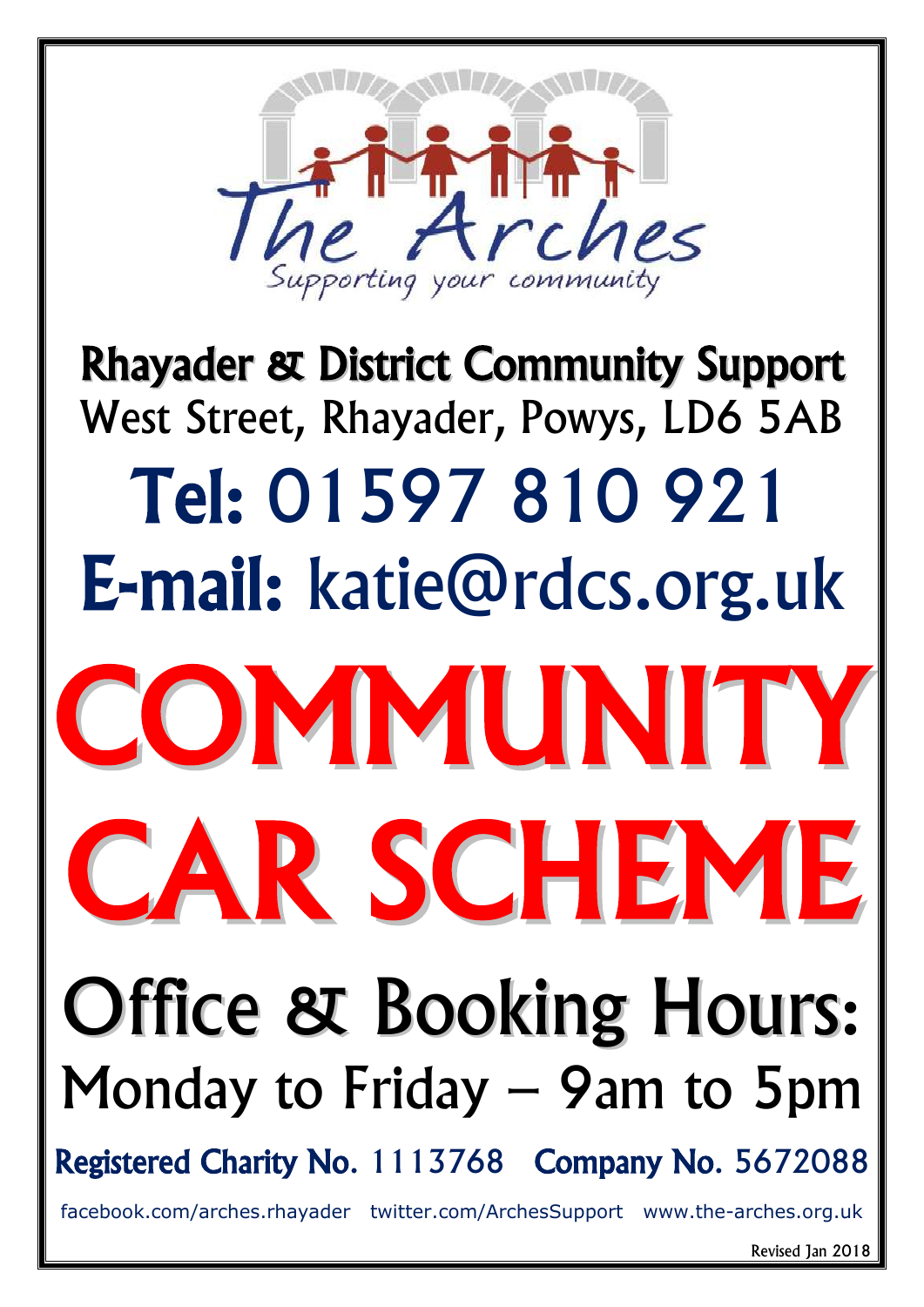# COMMUNITY CAR SCHEME:

This scheme exists mainly to provide transport for **out-of-town** hospital and other health care appointments. In-town trips are usually provided by our Dial A Ride service, however if you do not wish to become a member of this, we will endeavour to find you a Community Car driver, depending on their availability on the day.

Other journeys (shopping, visiting, etc) may be provided at our discretion, especially if you have a health-related issue that prevents you from easily accessing other forms of transport.

Community Car transport is available to all residents within Rhayader & District, and journeys may be of any distance, weekdays and weekends.

It is for people who have an un-met need for transport; who do not qualify for Non-Emergency Patient Transport (NEPT) *(see below);* who cannot drive themselves; or who do not have family or friends who are able to drive them to their appointment.

#### Booking Fee:

A £1.50 admin fee is payable at the time of booking. This will help cover the cost of processing your request, sourcing a driver, and keeping strict records of all trips for auditing purposes. When booking please give us as much notice as possible.

#### Travel Costs:

The current cost for this transport is 45p per mile *(government guideline and subject to* change) and covers the FULL mileage incurred by the driver throughout the trip.

#### Example Travel Costs:

| <b>Return Journeys:</b>          | Approx. Mileage: | <b>Example Cost:</b> |
|----------------------------------|------------------|----------------------|
| Rhayader to Llandrindod Hospital | 24 miles         | £10.80               |
| Rhayader to Aberystwyth Hospital | 68 miles         | £30.60               |
| Rhayader to Hereford Hospital    | 94 miles         | £42.30               |

These costs are based on the current charge of 45p per full mile incurred, and do not take into consideration any diversions or route changes occurring on the day.

Your driver will "clock" the total journey mileage and advise you of the exact cost. Payment must be made to the driver at the end of each journey.

Claims for transport costs from hospitals: If you are receiving certain benefits (Income Support/JSA/ESA/Tax Credits etc) you will more than likely be able to claim the travel cost from the hospital. This is done on the day of your journey and will be given to your driver.

#### Non-Emergency Patient Transport (NEPT).

If you have to pay for hospital transport yourself, you may wish to contact NEPT. This transport is FREE of charge. Please call their contact centre on 01686 613200 or 0845 840 1234 to check your eligibility to use the service and book your trip.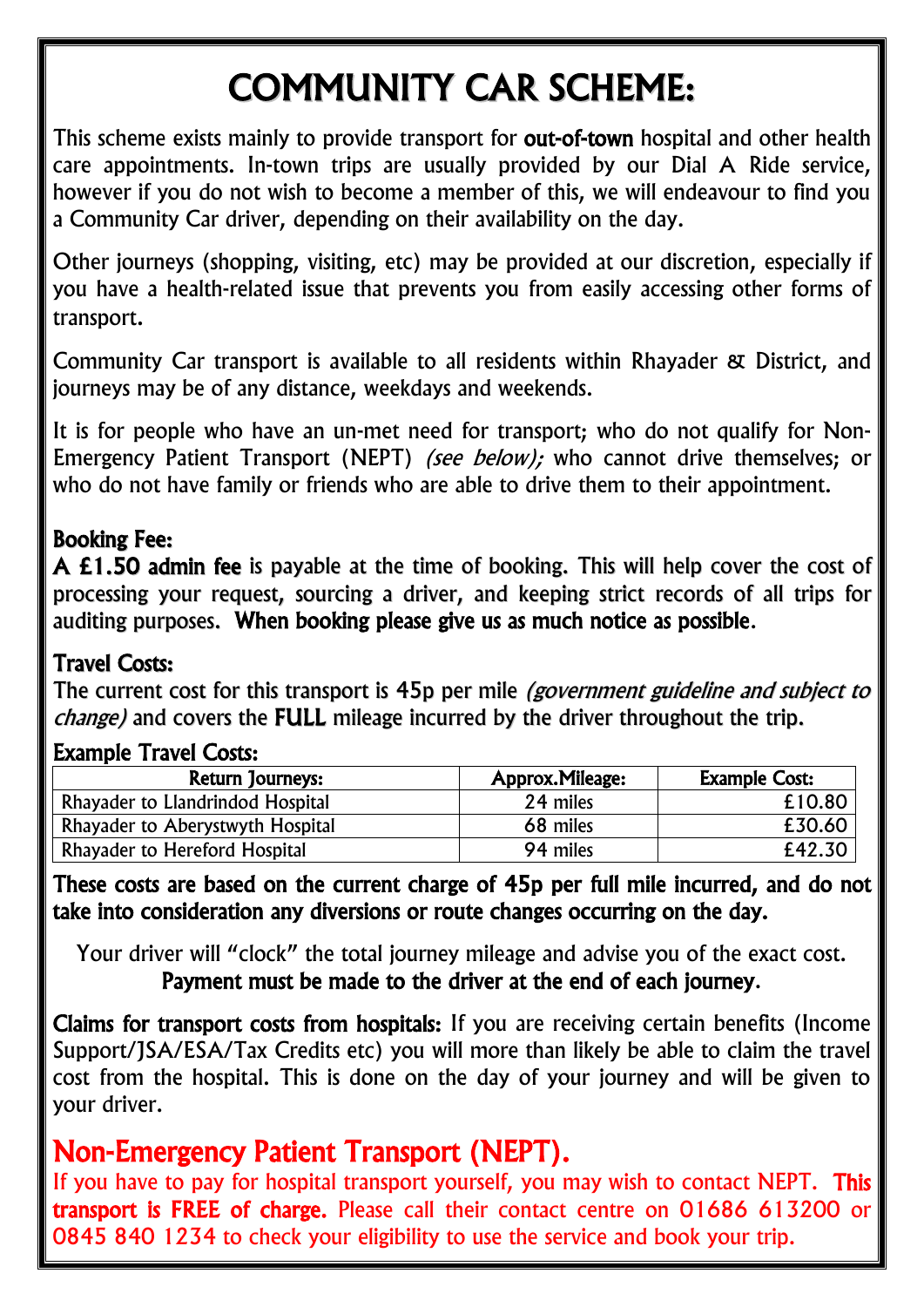## COMMUNITY CAR SCHEME GUIDELINES FOR PASSENGERS:

- All transport is provided by Volunteer Drivers using their own vehicles and giving their time freely.
- Due respect must be given to driver's vehicles at all times and any damage to upholstery etc, or valeting as a result of soiling should be paid for by the passenger.
- Drivers will always have an identity badge with their photo on, plus the phone number and contact details of the office.
- All contact must be made via the office. Passengers must not contact the driver directly.
- The office must be informed if the hospital appointment is for a day surgery as it may be necessary for two separate journeys to be made.
- Seat belts must be worn at all times, and child seats must be supplied by passengers.
- Under 16's must be accompanied by a parent or guardian, or suitable adult.
- No smoking or eating is allowed in the car unless allowed by your driver.
- Any special needs, health-related issues, or "risks" must be advised to the office at the time of booking the journey.
- If the passenger is the holder of a blue parking badge and time disc this should be taken and used on the journey.
- There is a Complaints Form available from the office should either the passenger or the driver feel it necessary to make a complaint.
- Any car parking costs incurred must be paid for by the passenger.
- Passengers are welcome to reimburse their driver for any refreshments or meals costs incurred whilst waiting.

#### Can you help? Do you have any spare time?

Please contact us if you are interested in becoming a Community Car Driver for this valuable service to the community.